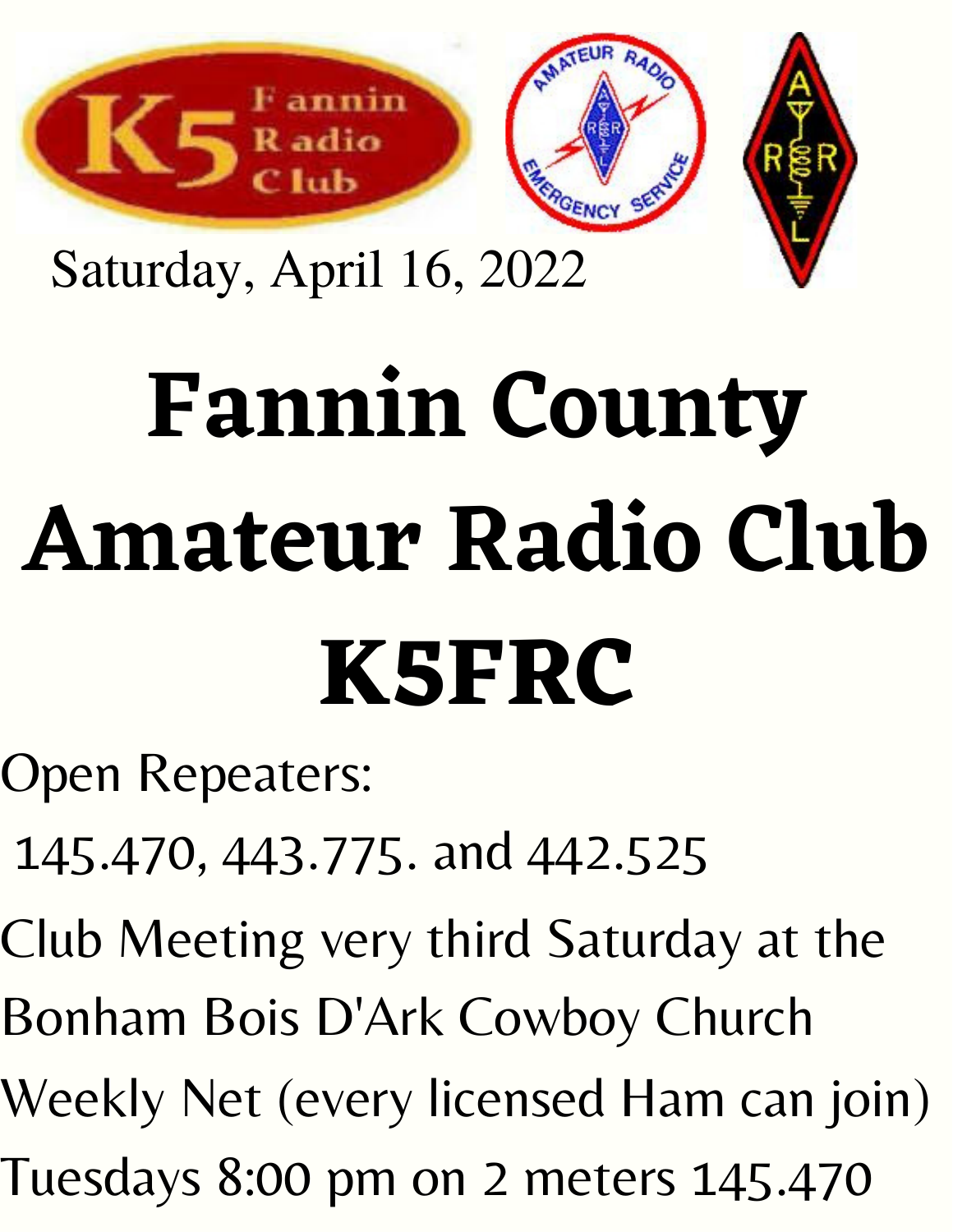# OFFICER REPORTS

#### Presidents Report KF5KUW

First, I would like to personally thank everyone who has been a part of our SkyWarn nets, helping to support our neighbors and friends. We have become a lot more organized, and more effective. And now with the alternate/back-up net control station, we are able to better manage and report what our radio operators and spotters are sharing.

With that in mind, would someone please turn off the every Monday Thunderstorm switch… We have been very busy dealing with our weather and its issues. From back when Leonard was hit by a couple of tornados, to our next wave coming through again this upcoming week.

But we still have a number of our club members, as well as licensed amateur radio operators in the area, who do not speak up when these nets are occurring. Please, at least check in to net control, and let them know you are listening. This way, we all will be better prepared if something is happening in your area, especially if we need to get the word out.

Another thing, please turn on (activate) your APRS beacon during these SkyWarn nets. This is another way for our net control stations to better understand where you are, especially if you happen to be driving at that time. And this is especially important if you and your family go into your storm shelter; take your handheld with you.

At our April meeting, we will be finalizing plans for our Radio On The Lake event June 11th, out on Treasure Island in Lake Texoma. I have previously sent out some pictures that I took when Mike (K5MJD) and I went scouting the island March 27th. There are some tall trees we can string wires over, as well as having a shallow side of the island, and a deep water side. For those who like fishing, this seems to have a lot to offer. We will need to be setting up canopies for sunburn protection, as well as tables for our equipment. And don't forget your bug spray, so you are not the gourmet meal for the sand fleas… Remember, this island is entirely in Oklahoma, and for those who want to fish, it will require a specific Texoma fishing license.

Speaking of April meeting, we will be participating in the Emergency Preparedness Fair on April 23rd. Our club has been a part of this event for a number of years, and we will be talking about and demonstrating what amateur radio is all about. We have officially been asked to give a 12 – 20 minute presentation during this event, so I will need all your help to make this a success. I believe our presentation is being scheduled between 11 am and noon. The event runs 10 am until noon, and I would ask that you plan to be onsite no later than 9:30 am, as this event has always started early because of the large number of folks attending.

The Autumn in Bonham bike event is now officially scheduled for Saturday, September 24th. This event is being expanded to include activities and events for both the families and adult friends. There will be corn hole toss set up, food merchants, local businesses, and the Chamber is organizing several beer and wine vendors to also be there.

Our club will be heavily involved with providing radio communications, support vehicles, and we plan to be showing live pictures and video from various locations around the bike routes. Start/Finish is going to be the new Courthouse on the square in Bonham, with riders starting at 8:30 am. The routes will be going a new direction this time, as they want to show off the new Bois D'Arc Lake. The exact routes are being finalized soon, and I will share these as soon as they are available to be published. There will be a number of rest stop/check points along the course where we will need to be stationed, giving information and feedback during this event about riders, supplies, and any assistance that will be needed.

In the past, we have delivered video using Easy Pal, which some have indicated an interest in once more using. We also have some of our members having Yaesu Fusion radios that are capable of transmitting pictures, which we might want to consider. I would also like us to consider setting up some streaming video cameras from a few of the major rest stops. I am working on getting us internet access at these locations, so we might set up a Zoom conference call and use web cameras to share these live images back to the families and friends who will be waiting back at the finish.

Field Day is just around the corner, being June 25th – 26th. The club will once again do our Field Day activities at the Bois D'Arc Creek Cowboy Church, which was a huge success this past year. So we need to decide what we want to have for meals, our radio and antenna plans, as well as getting ourselves organized for those members who will be spending the night on site. Lot's to plan for and talk about these next two months.

And many of you may have noticed that our HF bands have been a lot more open to other parts of our country, as well as all around the world. Seems our sunspot activities have increased, making radio conditions a lot more favorable. Even the 10M SSB portion of 10M has been very active. So everyone, of any license class, should be capable of having some fun talking to other places around the world.

So let's start a bragging column in our newsletter – who and where have you contacted, and on what band/mode was this contact made. And if you do not have the HF capabilities at this time, reach out and others in the club will welcome you to come join them and have some fun.

In closing, we still have a number of our club members who need your help getting them on the air, putting up new antennas, and even trying to figure out what they really want to do with amateur radio. Reach out and help your friends and neighbors. If you need some help, please do not be bashful, or let your pride get in your way, and let myself or any of the club officers know, so we can try to get you some help.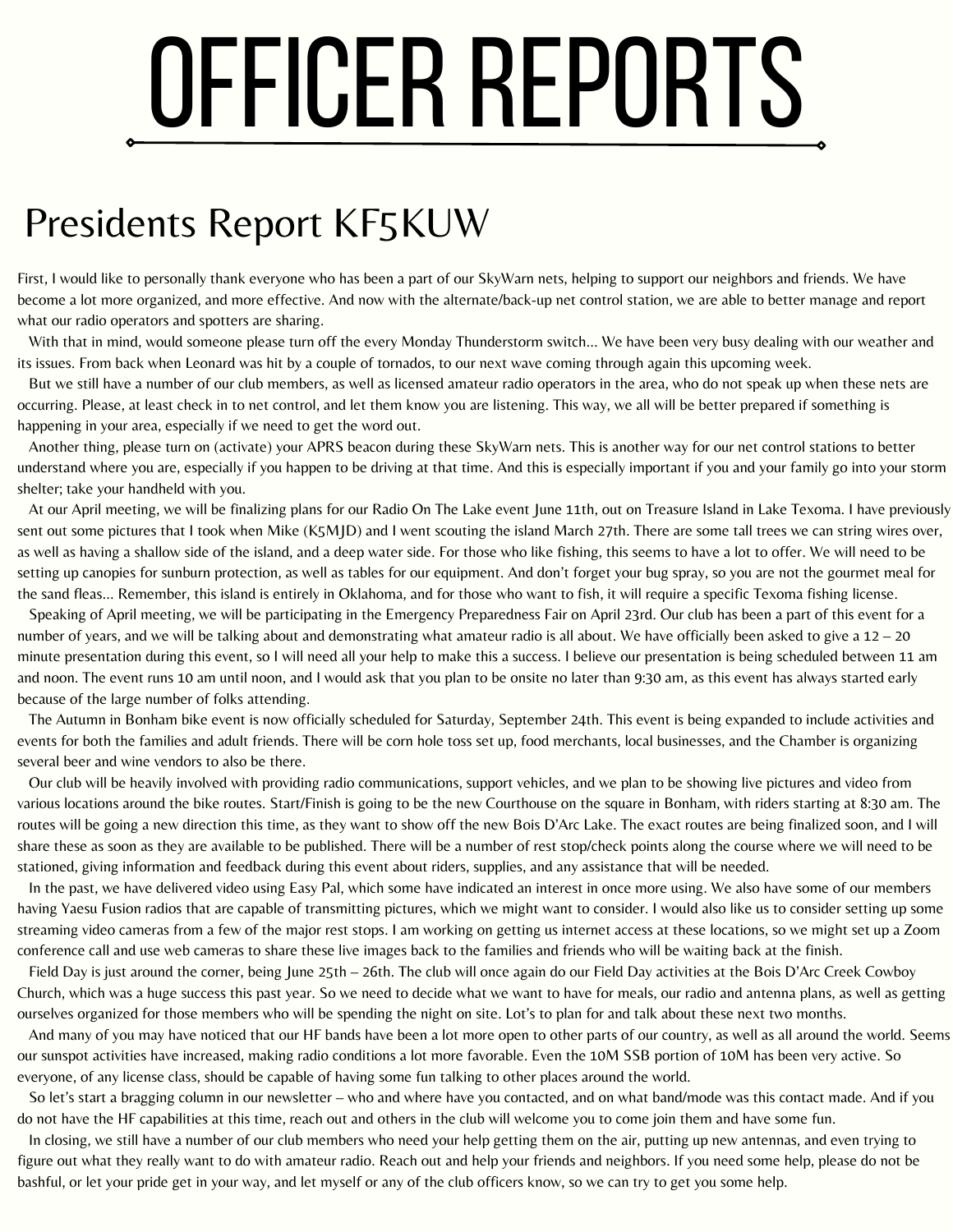#### Vice President Report KI5DQ

The weather is shifting patterns into the springtime rain showers and more. Several tornadoes have been in Collin, Fannin, Lamar, and Grayson Counties. Troy Hudson is Fannin County EOC contact.

Future virtual Sky warn Spotter classes can be found here:

#### <https://www.weather.gov/fwd/skywarn>

Known as the "Voice of NOAA's National Weather Service," NWR is provided as a public service by the National Oceanic and Atmospheric Administration (NOAA), part of the Department of Commerce. NWR includes more than 1000 transmitters, covering all 50 states, adjacent coastal waters, Puerto Rico, the U.S. Virgin Islands, and the U.S. Pacific Territories. NWR requires a special radio receiver or scanner capable of picking up the signal. Broadcasts are found in the VHF public service band at these seven frequencies (MHz): 162.400 162.425 162.450 162.475

162.500 162.525 162.550

Additional information can be found at:

#### <https://www.weather.gov/nwr>

Are you prepared to stay on the air during a power outage? Is your station portable?

A popular answer is to have an Amateur Radio Go Kit. Typically, your radio, power supply and other peripherals are within one protective container, an example would be a Pelican case. Other considerations include Anderson Power Pole 12-volt electrical connections and antenna considerations. Also include a charging port for your cellphone, USB A and C.

Last Saturday, was the Fannin County SAR monthly training seminar. Several of the members are licensed amateur radio operators. Two indicated they wished to obtain their licenses.

The Bois d'Arc Lake is slowly filling up. The water level needs to rise ~15 additional feet. Noticed the boat ramps are "high n dry"

### Treasurers Report KI5FHN

As of 4/10/22, the club has a checking balance of \$5,782.68. A deposit was made of \$399 from two new memberships. A lifetime membership and an individual membership. Our two new members are Jason Egan and Wyndell Ferguson.

The club has a savings balance of \$223.82.

All checks have cleared and this includes the reimbursement check to Dr. Mike Durbin in the amount of \$448.71 for replacing the UPS at the Ivanhoe tower.

I will have printed club rosters at the next meeting.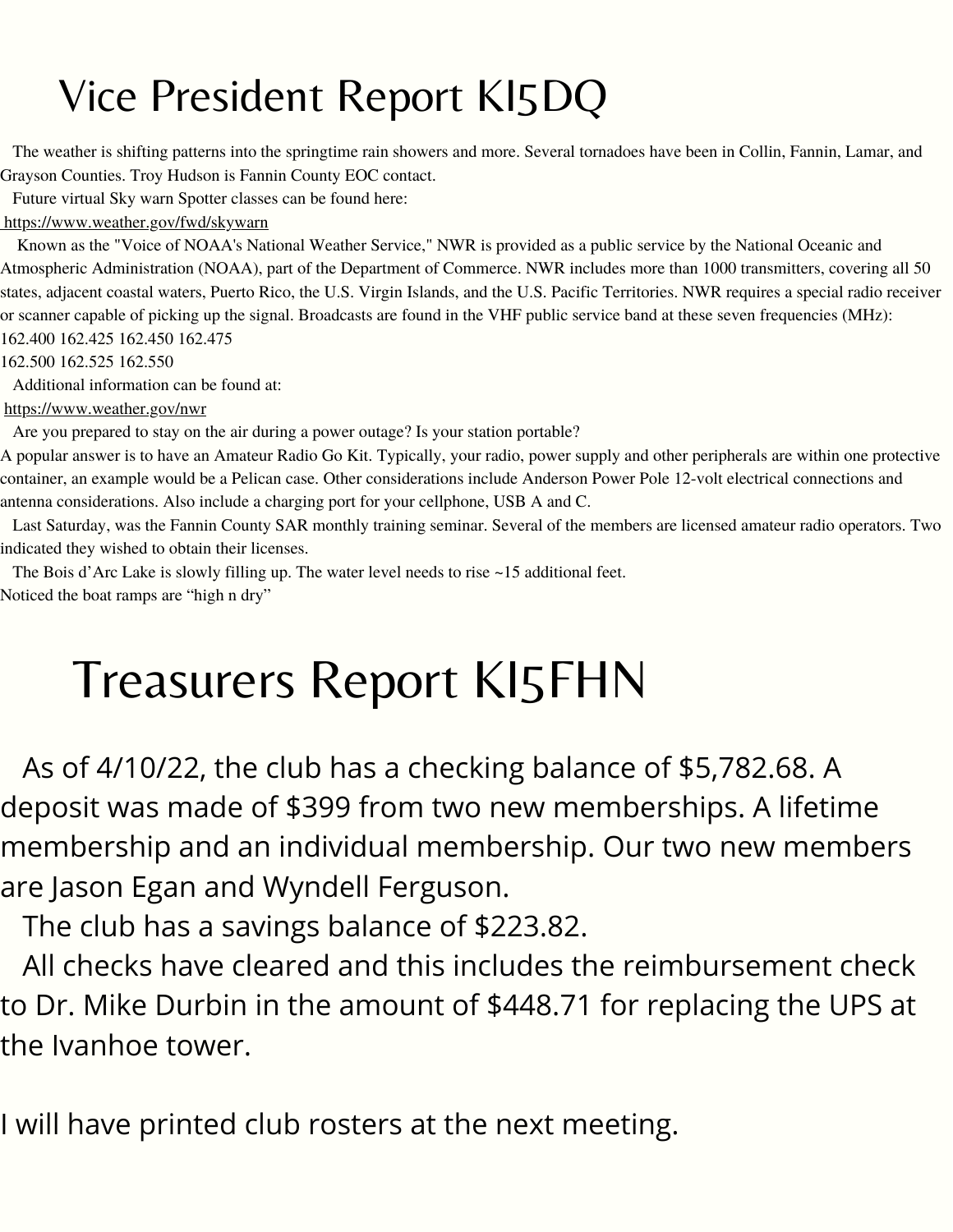### Trustee K5MJD Report

#### 443.750

On line at the Ivanhoe tower site. 300 Foot level

- POWER OUT: 50 Watts
	- $(17dbW,$  cavities and coax loss -2.6dB, antenna gain +5.6dB =20dBw=100Watts EIRP0
- RADIO: Yaesu DR1x Configured AUTO/AUTO Will run digital and or FM with auto switching.
- OUTBOUND PL TONE: 100Hz. INBOUND PL TONE: 100Hz
- CONTROLLER: Arcom RC210

RF NCTC LINK to Sulpher Springs is operational.

#### 145.47 FULLY OPERATIONAL

On line at the Ivanhoe tower site. 300Foot level 4 Bay antenna

- POWER OUT: 50 Watts EIRP approx.. 120 watts
- RADIO: Yaesu Fusion DR2x
- OUTBOUND PL TONE: 100Hz. INBOUND PL TONE: 100Hz
- CONTROLLER: Arcom 210 Fully operational Digital or Analog

Connected to IRLP/ECHOLINK

- IRLP 7901 ECHOLINK 554534
- RF LINKED to 442.525 permanently

442.525 Located on a tower in Bailey South Fannin county

On line at the Bailey tower site. 200 Foot level

- POWER OUT: 50 Watts EIRP not calculated approx.. 100 watts
- RADIO: Yaesu DR2x
	- Configured AUTO/AUTO Will run digital and or FM with auto switching.
	- OUTBOUND PL TONE: 100Hz. INBOUND PL TONE: 100Hz

### Secretary N5DJB March Meeting Minutes

Meeting opening with pledge and Prayer

Officer reports accepted

March Storms Discussed

Texoma Islands Expedition (June 11)

Discussion over QSL Cards

TMC Bonham

Ottoman Bonham Bicycle Rally (Sept 24)

Spirit of Giving

Community Support for Activities

Ger club involved in Texoma E News and Fannin County Leader

Motion to adjourn made by Jody seconded by Rebecca Bruner, motion carried and meeting adjourned

• For the full secretary report please email (dixie.binford16@gmail.com)